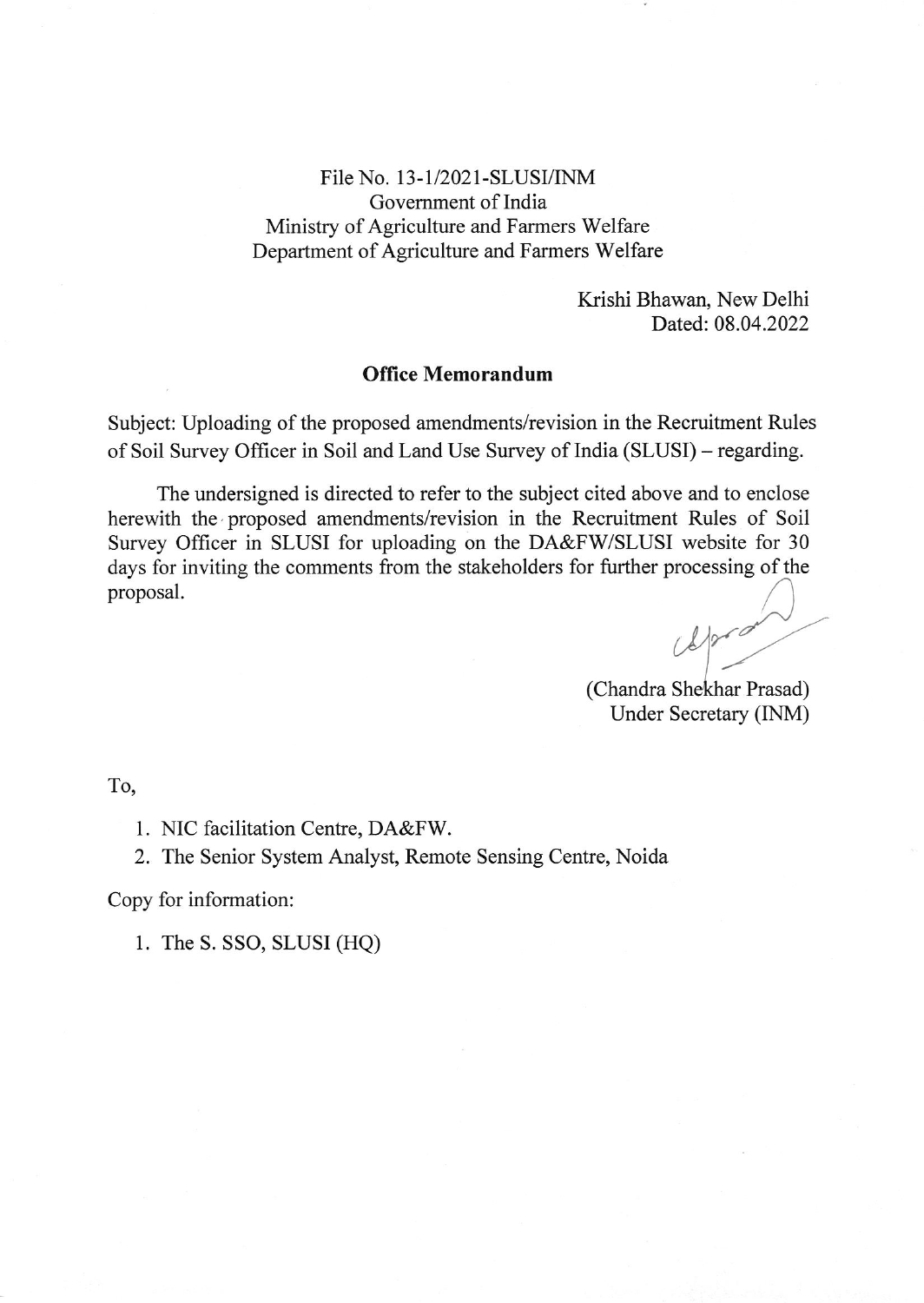## New Delhi, the ...... August,2021

G.S.R. ....... In exercise ofthe powers confered by the proviso to Article 309 ofthe Constitution and in supersession ofthe Soil and Land Use Survey of India (Soil Survey Officer) Recruitment Rules, 2013 and Soil and Land Use Survey of India (Soil Survey Oflicer) Recruitment (Amendment) Rules, 2017 except as respects things done or omitted to be done before such supersession, the President hereby makes the following rules regulating the method of recruitment to the post of Soil Survey Officer in the Soil and Land Use Survey of India under the Ministry of Agriculture (Department of Agriculture and Farmer's Welfare) namely:--

1. Short title and commencement. - (1) These rules may be called the Soil and Land Use Survey of India (Soil Survey Officer) Recruitment Rules, 2021.

(2) They shall come into force on the date of their publication in the Official Gazette.

2. Number of posts, classification and Level in the pay matrix. - The number of the said posts, its classification and Level in the pay matrix attached thereto shall be as specified in columns (2) to (4) ofthe Schedule annexed to these rules.

3. Method of recruitment, age-limit and other qualifications, etc.- The method of recruitment, agelimit, qualifications and other matters relating thereto shall be as specified in columns (5) to (13) of the said Schedule.

4. Disqualification.  $-$  No person,  $-$ 

(a) who has entered into or contracted a marriage with a person having a spouse living; or

(b) who, having a spouse living, has entered into or contracted a marriage with any person, shall be eligible for appointment to the said post:

Provided that the Central Government may, if satisfied that such marriage is permissible under the personal law applicable to such person and the other party to the marriage and that there are other grounds for so doing, exempt any person from the operation of this rule.

5. Power to relax. – Where the Central Government is of the opinion that it is necessary or expedient so to do, it may, by order and for reasons to be recorded in writing and in consultation with the Union Public Service Commission, relax any of the provisions of these rules with respect to any class or category of persons.

6, Saving, - Nothing in these rules shall affect reservations, relaxation of age-limit and other concessions required to be provided for the Scheduled Castes, the Scheduled Tribes, the Other Backward Classes, Ex-Servicemen and other special categories of persons in accordance with the orders issued by the Central Government from time to time in this regard.